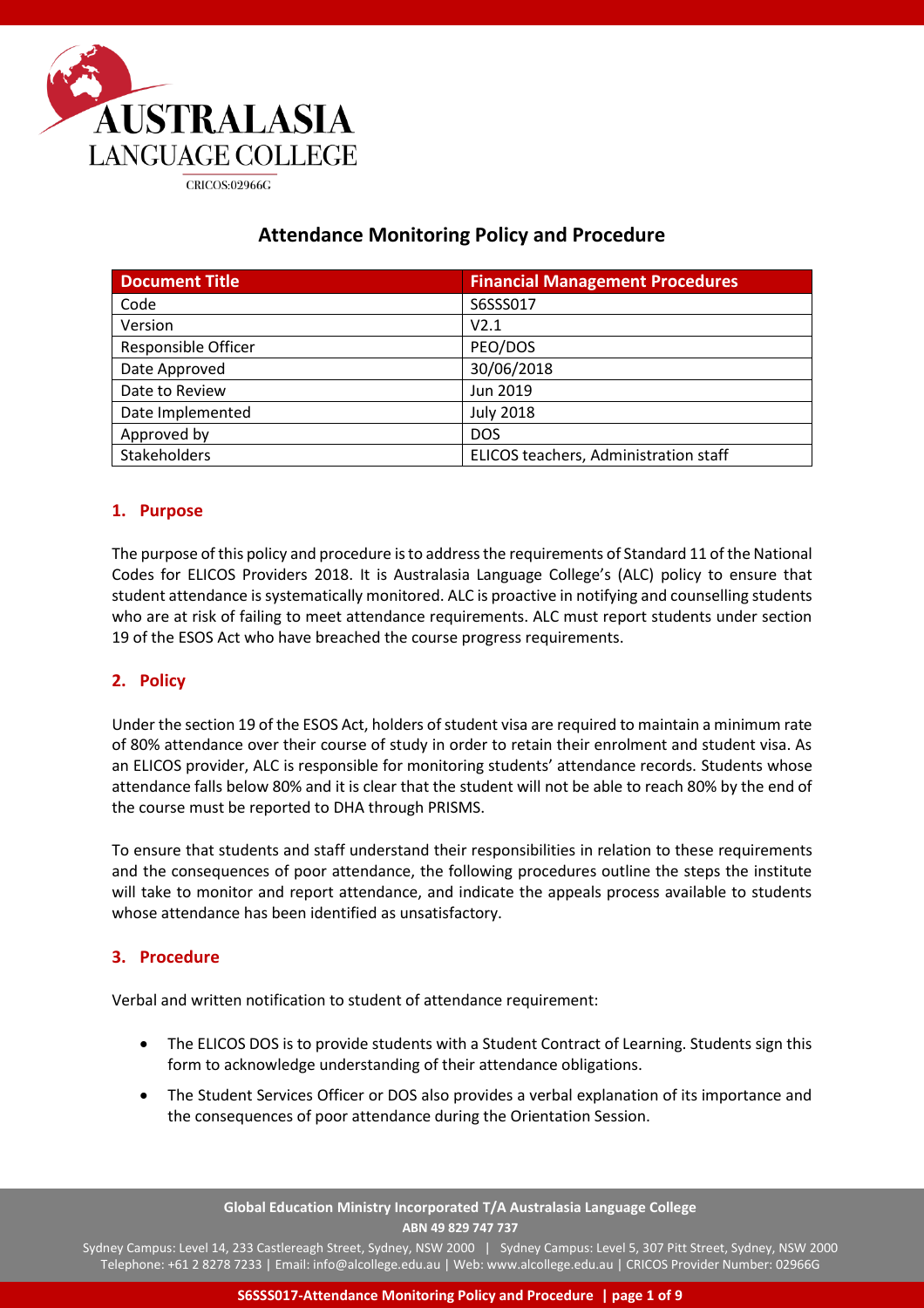

- The student is required to sign the Student Contract of Learning which includes an undertaking to maintain at least 80% attendance at the time of enrolment.
- The ELICOS class teacher will again verbally advise the student on the attendance requirement on the first day of classes.

### **Attendance recording**

The Class teacher will record the student attendance every class on the attendance roll. If a student is absent from classes or lessons for any reason, the student will be marked absent on the roll.

A daily 4-hour class consists of 2 x 2-hour periods. A weekend class consists of 5 x 2.0. Teachers record attendance for every 2-hour period.

Student who arrive more than 15 minutes late for any class period are marked 'A' for Absent.

Students attending on time (no later than 15 minutes into a class period) are marked 'P' for Present.

If a student is sick, the student must notify the College. A Doctor's certificate must be submitted when the student resumes the class if absent for two of more days.

At the end of each week (usually Friday for AM shift), each teacher leaves the completed attendance roll for that week at Student Services located at reception

#### **Calculation of attendance record**

The Student Services Department staff reconciles and assess students' attendance on a weekly basis. The Student Services Department calculates student's attendance as follows:

- At the end of each two-week period a percentage attendance is calculated for each student
- Student attendance is calculated on a cumulative 'projected attendance' basis. For example, if a student has enrolled for 20 weeks and, at the end of week three, she/he has non-attendance of one week, then their projected attendance is 95%

#### **Attendance Certificate**

The Student Services Department issues a Certificate of Attendance to students by the end of their course as it may be necessary if students wish to extend their visa for further study. A Statement of Attendance may be issued to a student, on request, prior to completion of his/ her course.

> **Global Education Ministry Incorporated T/A Australasia Language College ABN: 49 829 747 737**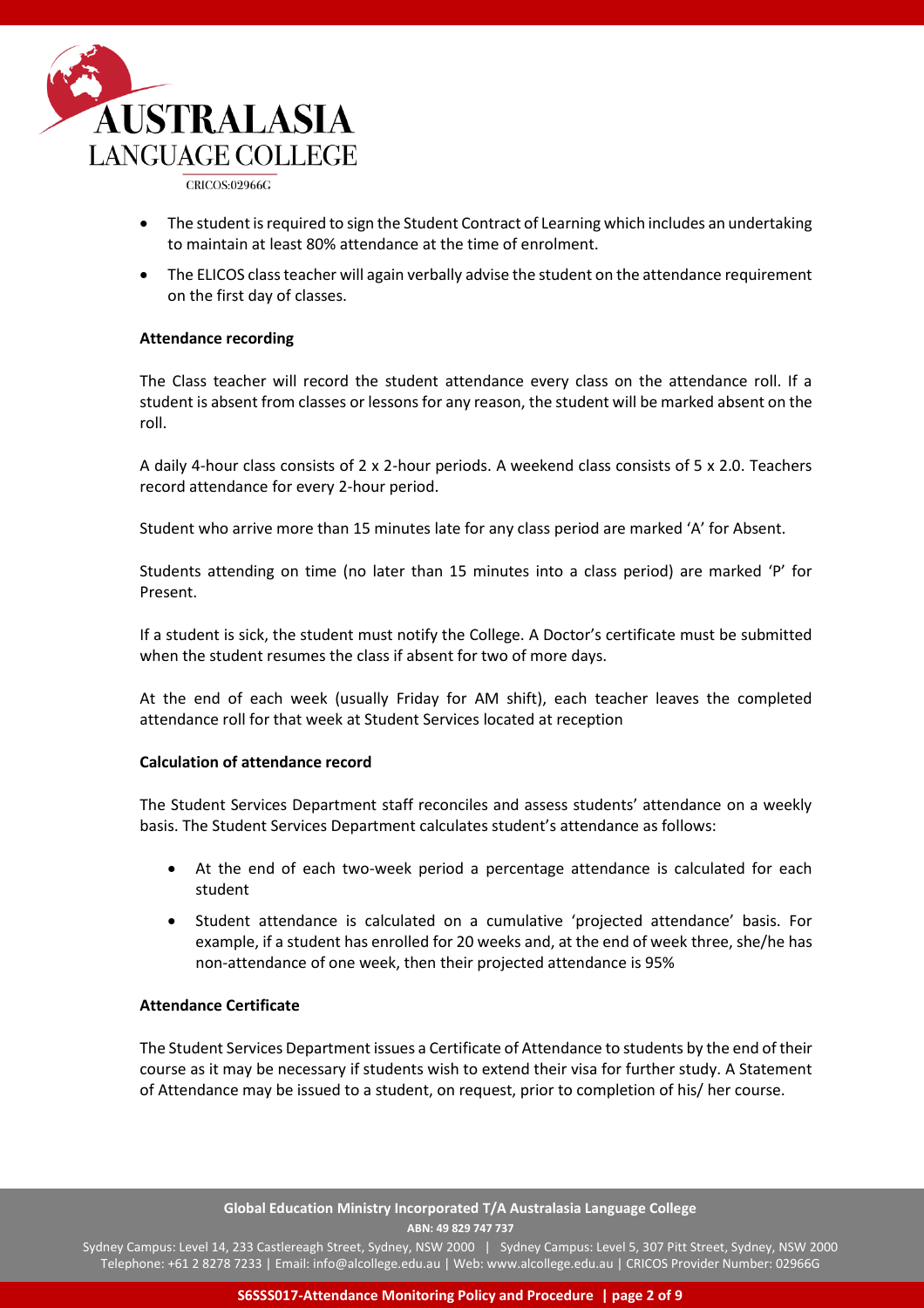

A Certificate of Attendance will contain the name of the student's ELICOS course and provider, date of commencement and completion and their overall attendance at the end of their course.

### **Leave of Absence:**

If a student has been on an approved leave of absence and do not return to the course when expected., the Student Services Department will contact the student by telephone and email to identify when the student intends to return to study and ascertain if he/she has compassionate or compelling circumstances.

If the student does not respond within 10 working days, the Student Services Department must cancel the student's CoE and report to DHA as Cessation of Studies.

If the student does not provide a compassionate or compelling reason for not attending ELICOS class, then the unsatisfactory attendance procedure will continue.

If student wish to return to study in the future, he/she must apply to the Student Services Department.

### **Identifying Student at Risk:**

#### **Students with Consecutive Non-approved Absences**

If a student is absent from class for five consecutive days without approval, the Student Services Department will attempt to contact the student by telephone and email. If after two further working days, the student is still absent from the class without approval and not in contact with the Student Services Department, the Director of Studies will be notified for intervention.

- The absent student will be issued with a 'Non-Compliance Rate of Attendance 5 Consecutive Days Absent' letter
- Records of any contact with the student or any counselling and support provided to student will be maintained by respective departments.
- The student's absence will be recorded as part of the regular monitoring of attendance procedure.

#### **First warning letter**

When projected attendance falls under 90%, a 'First Warning Letter - Unsatisfactory Attendance' letter will be given to the student or emailed to their registered email address informing them of their current level of attendance and warning them that they are at risk of being reported for noncompliance should they continue to be absent.

The student is required to sign and date the file copy of the letter acknowledging its receipt, when the student comes to Student Services.

**Global Education Ministry Incorporated T/A Australasia Language College ABN: 49 829 747 737**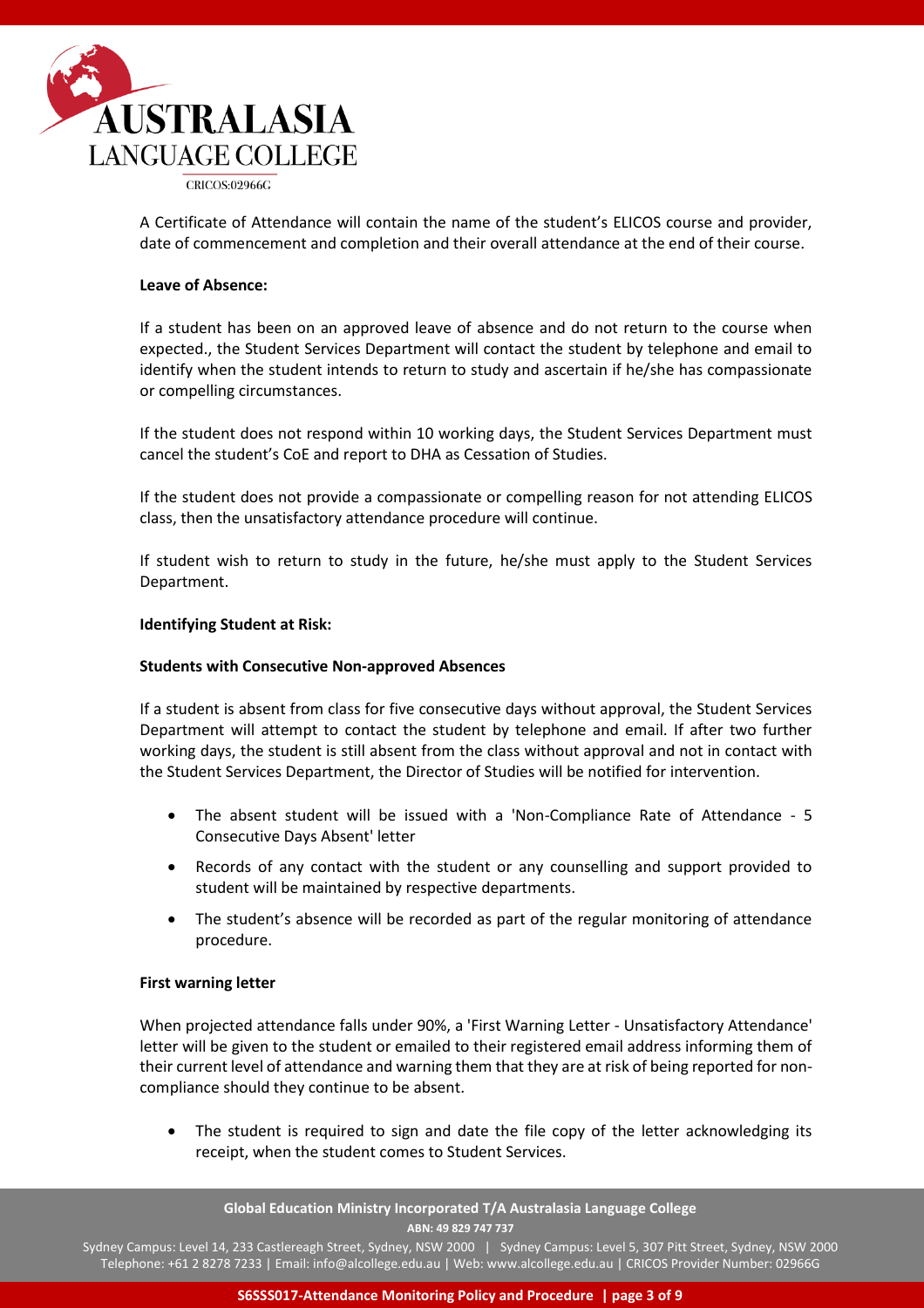

- This letter also provides the student with the date and time of an appointment with the Director of Studies to discuss the attendance issue.
- The student and Director of Studies will endeavour to put in place an intervention strategy to improve the student's attendance.

### **Second warning letter**

When projected attendance falls under 85%, a 'Second Warning Letter - Unsatisfactory Attendance' letter will be given to the student by Student Services (or emailed to their registered email address if the students are not in attendance).

The student will be advised to again meet with the Director of Studies to discuss their attendance. The Director of Studies will emphasise the importance of complying with the College's attendance requirements as Department of Education/DHA regulations and the consequences of noncompliance.

Leave of absence from a class for compassionate or compelling reasons will be taken into account if original or certified documents are provided.

The Director of Studies will provide the students with continued proactive counselling and necessary support.

The student will sign and date the file copy of the warning letter acknowledging its receipt.

Comments on the interview will be written by the Director of Studies, on the file copy of the letter.

## **Final warning letter - Notification of Breach of Attendance Requirements**

When a student's projected attendance falls under 80% rate (or a projected rate of 75% by the end of his/ her course), the student will receive written notification from Student Services of their breach of the attendance requirements and the College's intention to report the student to the Department of Education /DHA for unsatisfactory attendance. This notification will be in the form of a 'Letter of Intention to Report - Unsatisfactory Attendance' letter.

The notification will include advice that the student may appeal to the Appeals Review Committee against this decision within 20 working days as specified in the letter.

The notification will also include advice:

- As to whom to contact if the student wishes to discuss the implications of their breach of the attendance requirements and the appeals process, for example, the Director of Studies or Student Services Officer.
- That if lodging an appeal, it is the student's responsibility to clearly identify at that time all the information they hold or are aware of in support of their appeal.

**Global Education Ministry Incorporated T/A Australasia Language College ABN: 49 829 747 737**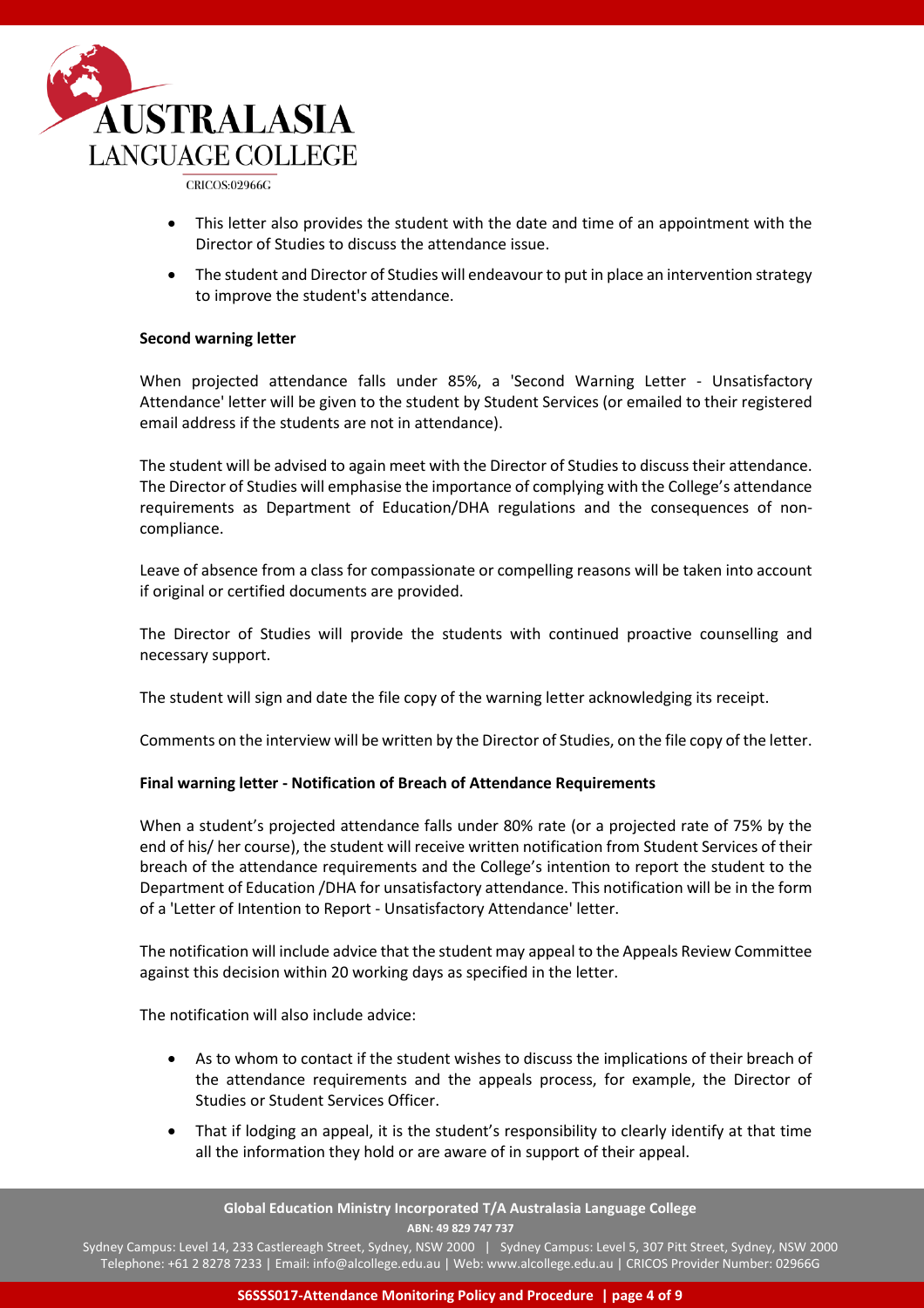

A copy of Breach of Attendance letter is to be retained in the student file and sent to the Student Services Department.

### **Reporting and Appeals Procedure**

A student has 20 working days from the date of receipt of the Breach of Attendance letter to lodge an appeal to the Appeals Review Committee.

Appeals must be made in writing to the ELICOS Director of Studies using a Complaints & Appeals Form available from Student Services and must include:

- The reasons for non-attendance (supported by documentary evidence)
- Any additional information in support of their case.

Students who are lodging an appeal can request to appear before the Appeals Review Committee. Students may bring a support person with them to this meeting.

The Appeals Review Committee will meet within 10 working days after the end of the appeal period. All reasonable measures will be taken to finalize the process as soon as practicable.

The Appeals Review Committee comprises the General Manager, ELICOS Director of Studies and Student Services Officer.

The Committee will consider:

- Whether the decision to report the student for unsatisfactory attendance was based on the correct procedures
- Any mitigating circumstances advanced by or on behalf of the student; and
- Whether the appeal should be upheld or dismissed.

During the internal appeals process the student will remain enrolled in all courses and continue to attend classes.

Where the student has chosen not to access the appeals processes within the 20 working day period, or withdraws from the process, the Student Service Department will be notified and will issue a 'Final Letter- Notification to report to DHA' letter to the student which will outline the options to access the College's Complaints & Appeals Procedures and the External Student Appeals agent, the Overseas Students Ombudsman, to lodge an external appeal.

#### **Outcomes of the Appeals Procedures**

The student will be notified of the outcome of the internal appeals process within 10 working days of hearing the appeal.

> **Global Education Ministry Incorporated T/A Australasia Language College ABN: 49 829 747 737**

Sydney Campus: Level 14, 233 Castlereagh Street, Sydney, NSW 2000 | Sydney Campus: Level 5, 307 Pitt Street, Sydney, NSW 2000 Telephone: +61 2 8278 7233 | Email: info@alcollege.edu.au | Web: www.alcollege.edu.au | CRICOS Provider Number: 02966G

**S6SSS017-Attendance Monitoring Policy and Procedure | page 5 of 9**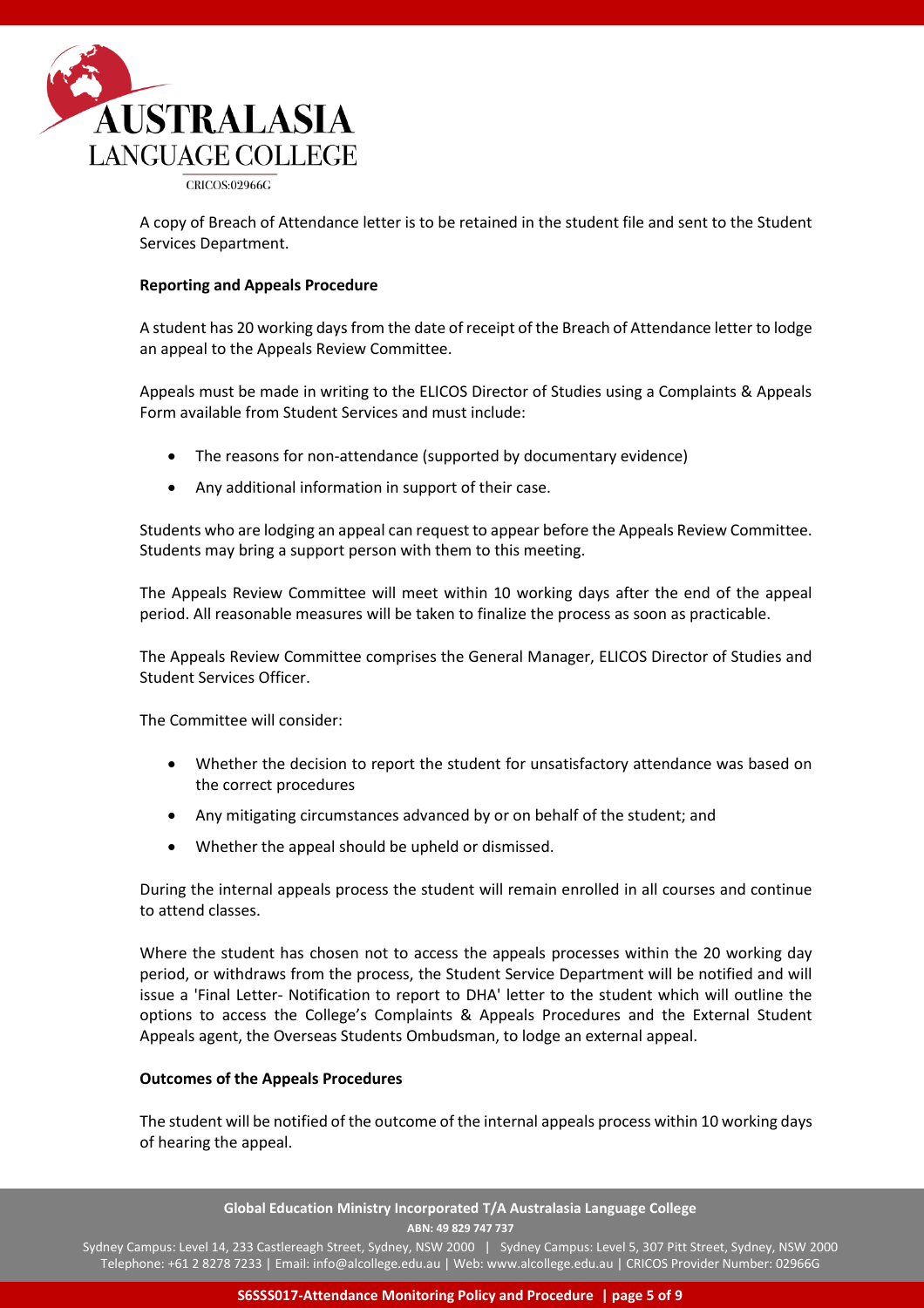

If the Appeals Review Committee determines that processes have not been appropriately followed, or that circumstances (e.g. extended illness) have prevented the student from attending, and if attendance has not fallen below the discretionary minimum allowed under Standard 11 of the National Code and the ESOS Act, it may uphold the appeal and not report the student's nonattendance to Department of Education/DHA. The General Manager will notify the student in writing that the appeal has been upheld.

If the Appeals Review Committee determines that due process has been followed and that there are no mitigating circumstances, it will dismiss the appeal and advises the Student Services Department to issue the student with the Institute's 'Final Letter to Report – Outcome of External Review' letter. This final letter will outline the options to access the Institute's Complaints & Appeals procedures and the External Student Appeals agent, the Overseas Students Ombudsman, to lodge an external appeal.

### **Complaints and External Appeals**

If the student is dissatisfied with the conduct of the Appeals Review Committee, the student has the right to refer his/her complaint to The Overseas Students Ombudsman within 10 working days from the date advised in the 'Final Letter to report – Outcome of External Review' letter and must advise the Student Services Department in writing that you have lodge an appeal. The student should go to the 'Making a Complaint' link on the Overseas Students Ombudsman's website, [www.oso.gov.au.au](http://www.oso.gov.au.au/) to find information and an online application form if he/she wishes to use the Ombudsman's External Student Appeals process. The use of the Overseas Students Ombudsman is a free service for overseas students.

Students may choose your own external Student Appeals agent if they wish. Students should inquire about current fees when you contact the agent.

After 10 working days, if the student has not lodged an external appeal or if the Student Services Department has not been notified of an external appeal, the student will then be reported through PRISMS. This will result in the student receiving a Section 20 Notice. This requires the student to contact the Department of Immigration and Border Protection (DHA) within 28 days or make arrangements to leave the country. This breach results in possible exclusion from Australia for 3 years.

If the external complaint handling and/or appeal process results in a decision that supports the student, ALC will immediately implement any decision and/or corrective and preventative action required and advise the student of the outcome in writing.

### **Global Education Ministry Incorporated T/A Australasia Language College ABN: 49 829 747 737**

Sydney Campus: Level 14, 233 Castlereagh Street, Sydney, NSW 2000 | Sydney Campus: Level 5, 307 Pitt Street, Sydney, NSW 2000 Telephone: +61 2 8278 7233 | Email: info@alcollege.edu.au | Web: www.alcollege.edu.au | CRICOS Provider Number: 02966G

**S6SSS017-Attendance Monitoring Policy and Procedure | page 6 of 9**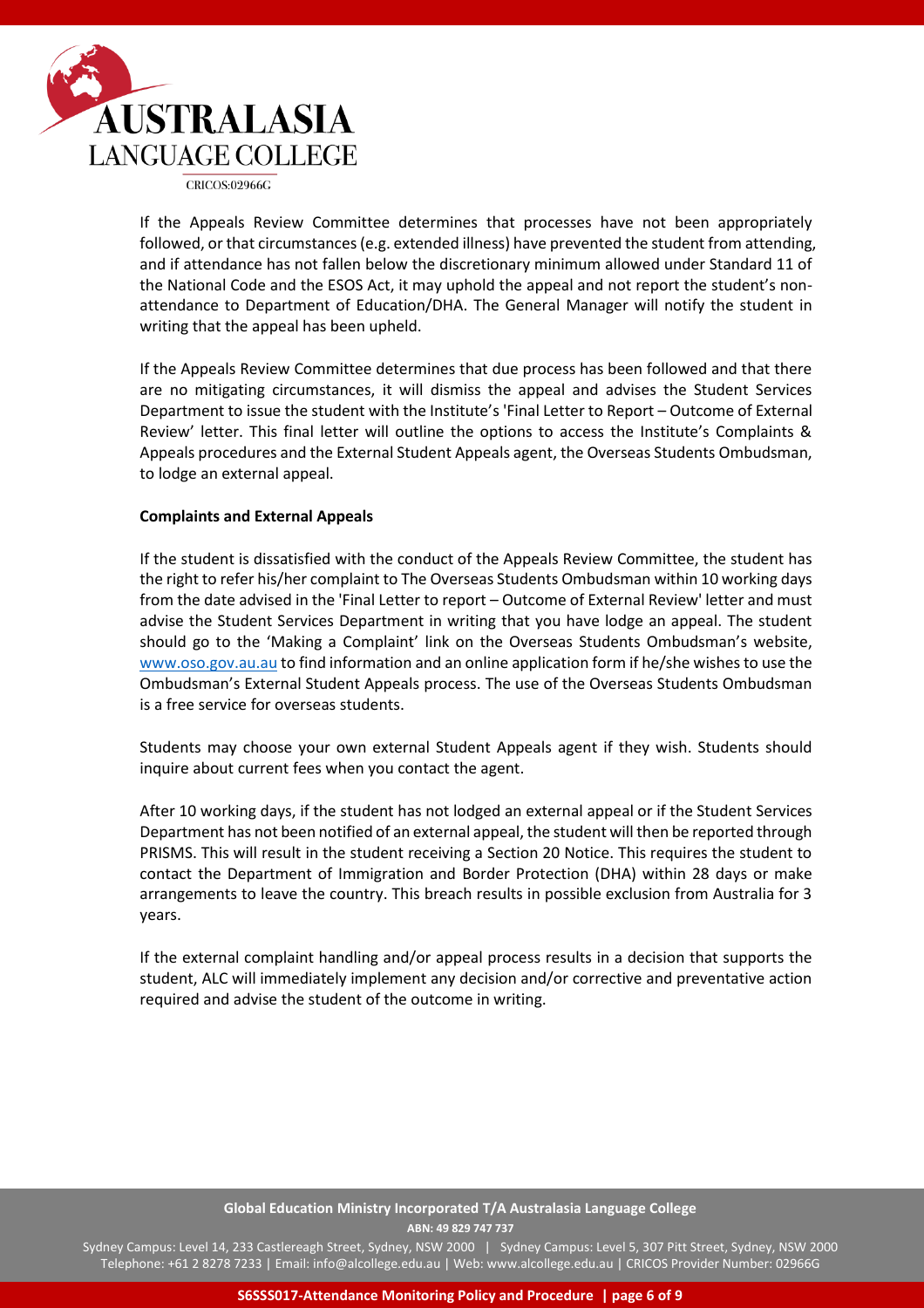

**Attendance Complaints & Appeals Process Flow Chart**



**Global Education Ministry Incorporated T/A Australasia Language College ABN: 49 829 747 737**

Sydney Campus: Level 14, 233 Castlereagh Street, Sydney, NSW 2000 | Sydney Campus: Level 5, 307 Pitt Street, Sydney, NSW 2000 Telephone: +61 2 8278 7233 | Email: info@alcollege.edu.au | Web: www.alcollege.edu.au | CRICOS Provider Number: 02966G

**S6SSS017-Attendance Monitoring Policy and Procedure | page 7 of 9**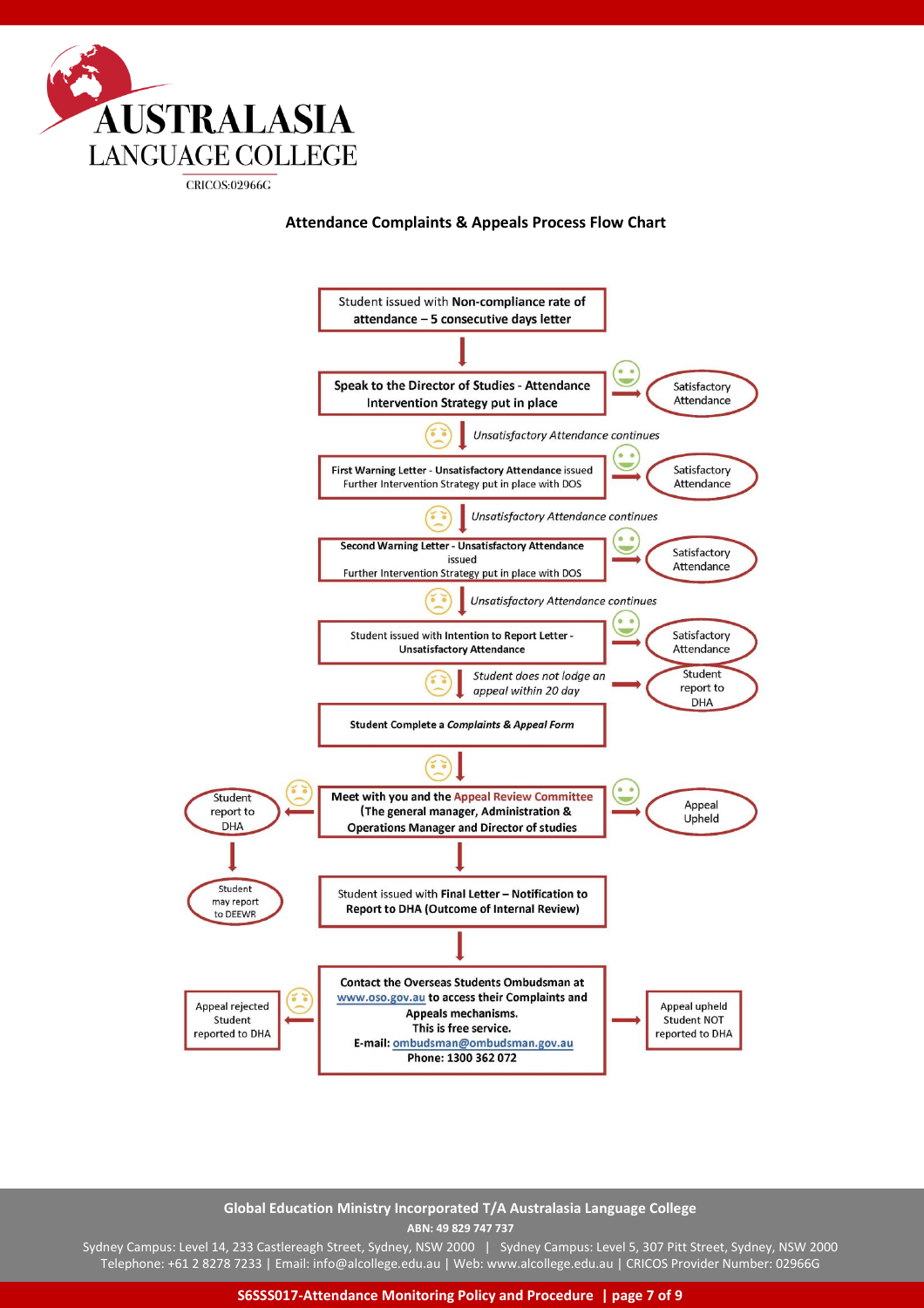

# **Complaints & Appeals Policy and Procedures**

# **Do you have a complaint?**

Australasia Language College recognises that differences can arise from time to time with students. Australasia Language College will try to solve all student complaints and appeals as quickly as possible.

**What is a complaint?** A complaint is when you say (or write) that you are unhappy, frustrated or dissatisfied with the quality of a service you receive, something that another person has done or the way something is done.

**What is an appeal?** You make an appeal, usually to someone in authority, if you want them to change a decision they have made.

**Step 1**: Speak to someone, for example, if it is about your course, start with your teacher; if it is about your homestay, talk to the Student Administration Officer.

**Step 2**: If you still have a problem, speak to the Director of Studies. You may bring a support person with you. If you want to make an appeal, or, example, you have received an attendance warning letter, you should speak to the Director of Studies first. The Director of Studies will respond to your complaint or appeal in writing within 10 working days.

**Step 3**: If you are not happy about the way your complaint (or appeal) has been dealt with, you should complete a Complaints & Appeals Form and make an appointment to speak with the Principal Executive Officer (PEO). You may bring a support person with you to this meeting. The PEO will respond to your complaint or appeal in writing within 10 working days.

**Step 4**: If you are still not happy about the way your complaint or appeal has been dealt with, you should ask for a meeting with the Student Appeals Committee. You may bring a support person with you to this meeting. The Student Appeals Committee will respond to your complaint or appeal in writing within 10 working days.

## **The Internal Complaints & Appeals process is not complete.**

**Step 5**: If you are unhappy with the outcome of the Student Appeals Committee, you can ask for the help of an external appeals agent. Contact the Overseas Students Ombudsman at www.oso.gov.au to access their Complaints and Appeals mechanisms.

The Overseas Students Ombudsman, GPO Box 442, Canberra ACT 2601 Phone: 1300 362 072 Fax: 02-6276 0123 E-mai[l ombudsman@ombudsman.gov.au](mailto:ombudsman@ombudsman.gov.au)

# There is a FREE SERVICE.

You may choose your own external student appeals agent if you wish. You should inquire about current fees when you contact the agent.

> **Global Education Ministry Incorporated T/A Australasia Language College ABN: 49 829 747 737**

Sydney Campus: Level 14, 233 Castlereagh Street, Sydney, NSW 2000 | Sydney Campus: Level 5, 307 Pitt Street, Sydney, NSW 2000 Telephone: +61 2 8278 7233 | Email: info@alcollege.edu.au | Web: www.alcollege.edu.au | CRICOS Provider Number: 02966G

**S6SSS017-Attendance Monitoring Policy and Procedure | page 8 of 9**